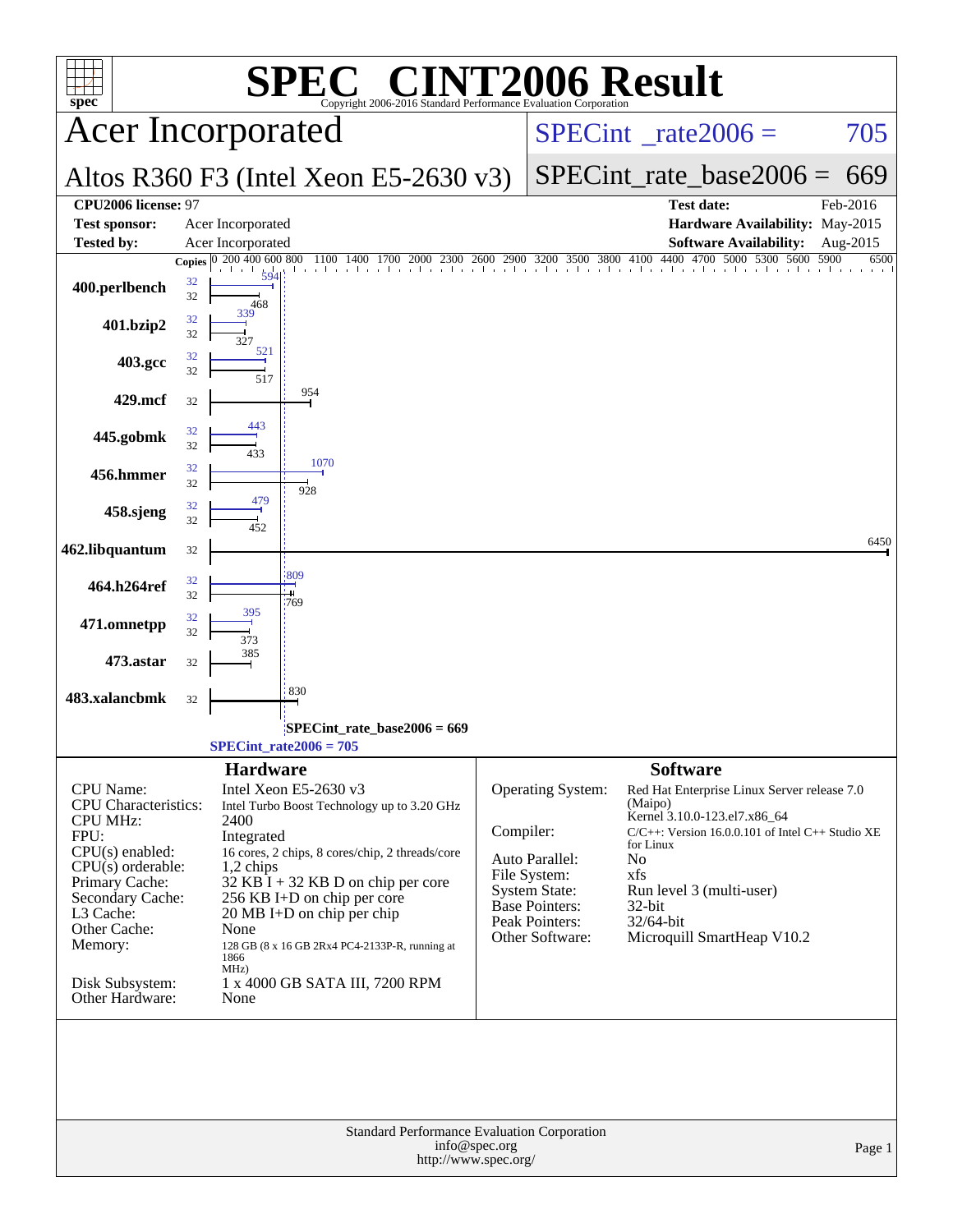

## Acer Incorporated

## SPECint rate $2006 = 705$

## Altos R360 F3 (Intel Xeon E5-2630 v3)

[SPECint\\_rate\\_base2006 =](http://www.spec.org/auto/cpu2006/Docs/result-fields.html#SPECintratebase2006) 669

#### **[CPU2006 license:](http://www.spec.org/auto/cpu2006/Docs/result-fields.html#CPU2006license)** 97 **[Test date:](http://www.spec.org/auto/cpu2006/Docs/result-fields.html#Testdate)** Feb-2016

**[Test sponsor:](http://www.spec.org/auto/cpu2006/Docs/result-fields.html#Testsponsor)** Acer Incorporated **[Hardware Availability:](http://www.spec.org/auto/cpu2006/Docs/result-fields.html#HardwareAvailability)** May-2015 **[Tested by:](http://www.spec.org/auto/cpu2006/Docs/result-fields.html#Testedby)** Acer Incorporated **[Software Availability:](http://www.spec.org/auto/cpu2006/Docs/result-fields.html#SoftwareAvailability)** Aug-2015

## **[Results Table](http://www.spec.org/auto/cpu2006/Docs/result-fields.html#ResultsTable)**

|                    |               |                |       | <b>Base</b>                                                                                              |       |                |            |               |                |              | <b>Peak</b>    |              |                |              |
|--------------------|---------------|----------------|-------|----------------------------------------------------------------------------------------------------------|-------|----------------|------------|---------------|----------------|--------------|----------------|--------------|----------------|--------------|
| <b>Benchmark</b>   | <b>Copies</b> | <b>Seconds</b> | Ratio | <b>Seconds</b>                                                                                           | Ratio | <b>Seconds</b> | Ratio      | <b>Copies</b> | <b>Seconds</b> | <b>Ratio</b> | <b>Seconds</b> | <b>Ratio</b> | <b>Seconds</b> | <b>Ratio</b> |
| 400.perlbench      | 32            | 669            | 468   | 675                                                                                                      | 463   | 668            | 468I       | 32            | 530            | 590          | 527            | 594          | 526            | 594          |
| 401.bzip2          | 32            | 942            | 328   | 946                                                                                                      | 326   | 944            | 327        | 32            | 910            | 339          | 910            | 339          | 911            | 339          |
| $403.\mathrm{gcc}$ | 32            | 498            | 517   | 494                                                                                                      | 522   | 499            | 516        | 32            | 495            | 521          | 491            | 525          | 495            | 520          |
| $429$ .mcf         | 32            | 306            | 955   | 306                                                                                                      | 954   | 307            | 950        | 32            | 306            | 955          | 306            | 954          | 307            | 950          |
| $445$ .gobmk       | 32            | 775            | 433   | 775                                                                                                      | 433   | 775            | 433        | 32            | 757            | 443          | 757            | 443          | 757            | 443          |
| 456.hmmer          | 32            | 322            | 928   | 322                                                                                                      | 928   | 323            | 923        | 32            | 280            | 1070         | 279            | 1070         | 279            | 1070         |
| 458 sjeng          | 32            | 857            | 452   | 857                                                                                                      | 452   | 857            | 452l       | 32            | 792            | 489          | 809            | 479          | 808            | 479          |
| 462.libquantum     | 32            | 103            | 6450  | 103                                                                                                      | 6450  | 103            | 6460       | 32            | 103            | 6450         | 103            | 6450         | 103            | 6460         |
| 464.h264ref        | 32            | 932            | 760   | 896                                                                                                      | 791   | 921            | 769        | 32            | 875            | 809          | 872            | 812          | 879            | 806          |
| 471.omnetpp        | 32            | 536            | 373   | 535                                                                                                      | 374   | 536            | 373I       | 32            | 505            | 396          | 506            | 395          | 506            | 395          |
| $473$ . astar      | 32            | 582            | 386   | 584                                                                                                      | 385   | 584            | <b>385</b> | 32            | 582            | 386          | 584            | 385          | 584            | 385          |
| 483.xalancbmk      | 32            | 266            | 831   | 266                                                                                                      | 830   | 266            | 829        | 32            | 266            | 831          | 266            | 830          | 266            | 829          |
|                    |               |                |       | Results appear in the order in which they were run. Bold underlined text indicates a median measurement. |       |                |            |               |                |              |                |              |                |              |

#### **[Submit Notes](http://www.spec.org/auto/cpu2006/Docs/result-fields.html#SubmitNotes)**

 The numactl mechanism was used to bind copies to processors. The config file option 'submit' was used to generate numactl commands to bind each copy to a specific processor. For details, please see the config file.

## **[Operating System Notes](http://www.spec.org/auto/cpu2006/Docs/result-fields.html#OperatingSystemNotes)**

Stack size set to unlimited using "ulimit -s unlimited"

### **[Platform Notes](http://www.spec.org/auto/cpu2006/Docs/result-fields.html#PlatformNotes)**

Standard Performance Evaluation Corporation [info@spec.org](mailto:info@spec.org) BIOS Configuration: CPU Power and Performance Policy set to Performance C1E Autopromote set to Disabled Set Fan Profile set to Performance Sysinfo program /usr/cpu2006/config/sysinfo.rev6914 \$Rev: 6914 \$ \$Date:: 2014-06-25 #\$ e3fbb8667b5a285932ceab81e28219e1 running on localhost.localdomain Mon Feb 1 16:09:16 2016 This section contains SUT (System Under Test) info as seen by some common utilities. To remove or add to this section, see: <http://www.spec.org/cpu2006/Docs/config.html#sysinfo> From /proc/cpuinfo model name : Intel(R) Xeon(R) CPU E5-2630 v3 @ 2.40GHz 2 "physical id"s (chips) 32 "processors" cores, siblings (Caution: counting these is hw and system dependent. The Continued on next page

<http://www.spec.org/>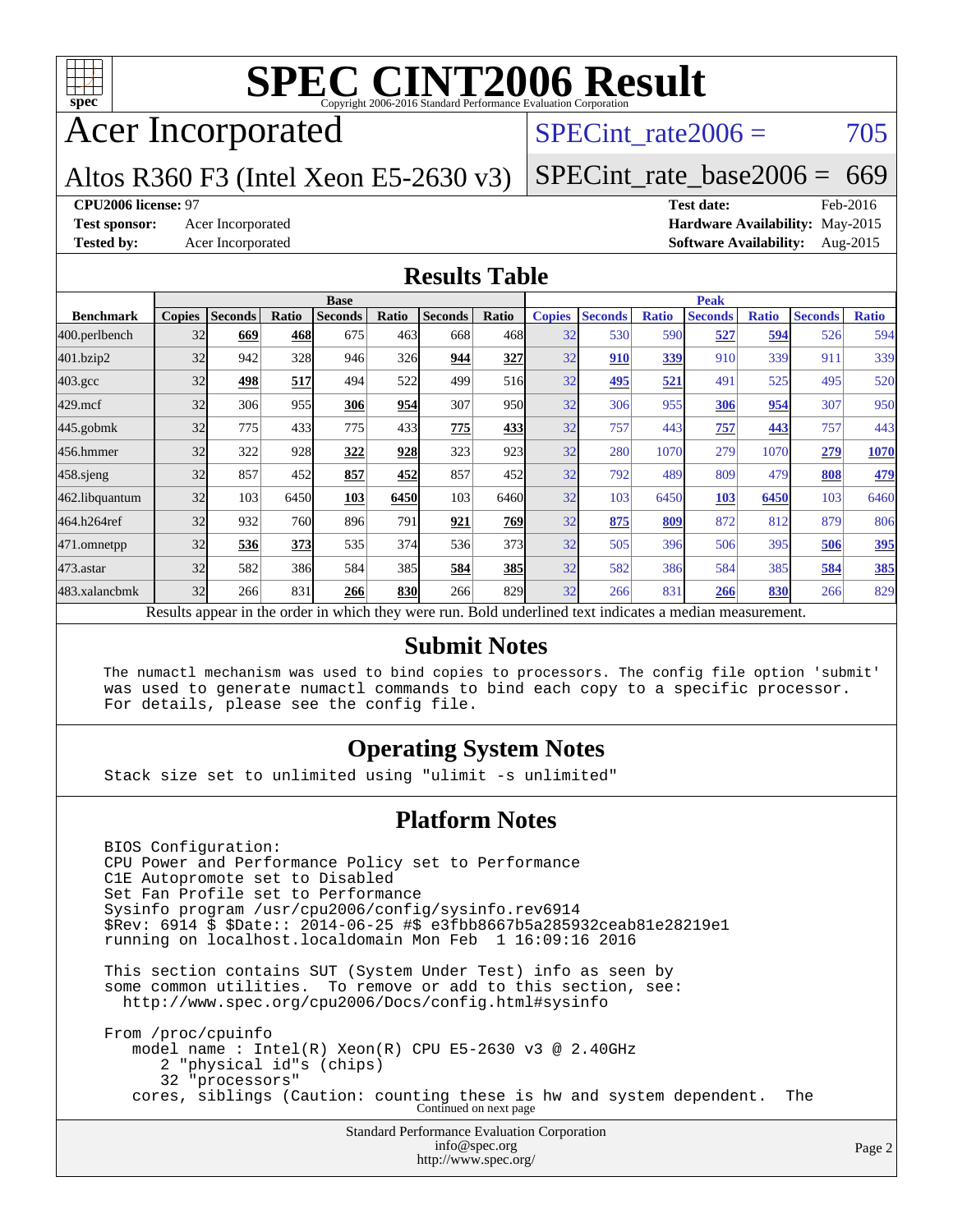

Acer Incorporated

Altos R360 F3 (Intel Xeon E5-2630 v3)

SPECint rate $2006 = 705$ 

[SPECint\\_rate\\_base2006 =](http://www.spec.org/auto/cpu2006/Docs/result-fields.html#SPECintratebase2006)  $669$ 

**[CPU2006 license:](http://www.spec.org/auto/cpu2006/Docs/result-fields.html#CPU2006license)** 97 **[Test date:](http://www.spec.org/auto/cpu2006/Docs/result-fields.html#Testdate)** Feb-2016 **[Test sponsor:](http://www.spec.org/auto/cpu2006/Docs/result-fields.html#Testsponsor)** Acer Incorporated **[Hardware Availability:](http://www.spec.org/auto/cpu2006/Docs/result-fields.html#HardwareAvailability)** May-2015 **[Tested by:](http://www.spec.org/auto/cpu2006/Docs/result-fields.html#Testedby)** Acer Incorporated **[Software Availability:](http://www.spec.org/auto/cpu2006/Docs/result-fields.html#SoftwareAvailability)** Aug-2015

#### **[Platform Notes \(Continued\)](http://www.spec.org/auto/cpu2006/Docs/result-fields.html#PlatformNotes)**

```
Standard Performance Evaluation Corporation
                                   info@spec.org
                                                                                  Page 3
   following excerpts from /proc/cpuinfo might not be reliable. Use with
   caution.)
      cpu cores : 8
      siblings : 16
      physical 0: cores 0 1 2 3 4 5 6 7
      physical 1: cores 0 1 2 3 4 5 6 7
   cache size : 20480 KB
From /proc/meminfo
  MemTotal: 131754712 kB
   HugePages_Total: 0
  Hugepagesize: 2048 kB
From /etc/*release* /etc/*version*
   os-release:
      NAME="Red Hat Enterprise Linux Server"
      VERSION="7.0 (Maipo)"
      ID="rhel"
      ID_LIKE="fedora"
      VERSION_ID="7.0"
      PRETTY_NAME="Red Hat Enterprise Linux Server 7.0 (Maipo)"
      ANSI_COLOR="0;31"
      CPE_NAME="cpe:/o:redhat:enterprise_linux:7.0:GA:server"
  redhat-release: Red Hat Enterprise Linux Server release 7.0 (Maipo)
   system-release: Red Hat Enterprise Linux Server release 7.0 (Maipo)
   system-release-cpe: cpe:/o:redhat:enterprise_linux:7.0:ga:server
uname -a:
  Linux localhost.localdomain 3.10.0-123.el7.x86_64 #1 SMP Mon May 5 11:16:57
   EDT 2014 x86_64 x86_64 x86_64 GNU/Linux
run-level 3 Feb 1 16:08
SPEC is set to: /usr/cpu2006
  Filesystem Type Size Used Avail Use% Mounted on
   /dev/mapper/rhel-root xfs 3.6T 48G 3.6T 2% /
Additional information from dmidecode:
   Warning: Use caution when you interpret this section. The 'dmidecode' program
   reads system data which is "intended to allow hardware to be accurately
   determined", but the intent may not be met, as there are frequent changes to
  hardware, firmware, and the "DMTF SMBIOS" standard.
  BIOS Intel Corporation SE5C610.86B.01.01.0011.081020151200 08/10/2015
  Memory:
   8x Hynix HMA42GR7MFR4N-TF 16 GB 2 rank 2133 MHz, configured at 1866 MHz
   16x NO DIMM NO DIMM
(End of data from sysinfo program)
```
<http://www.spec.org/>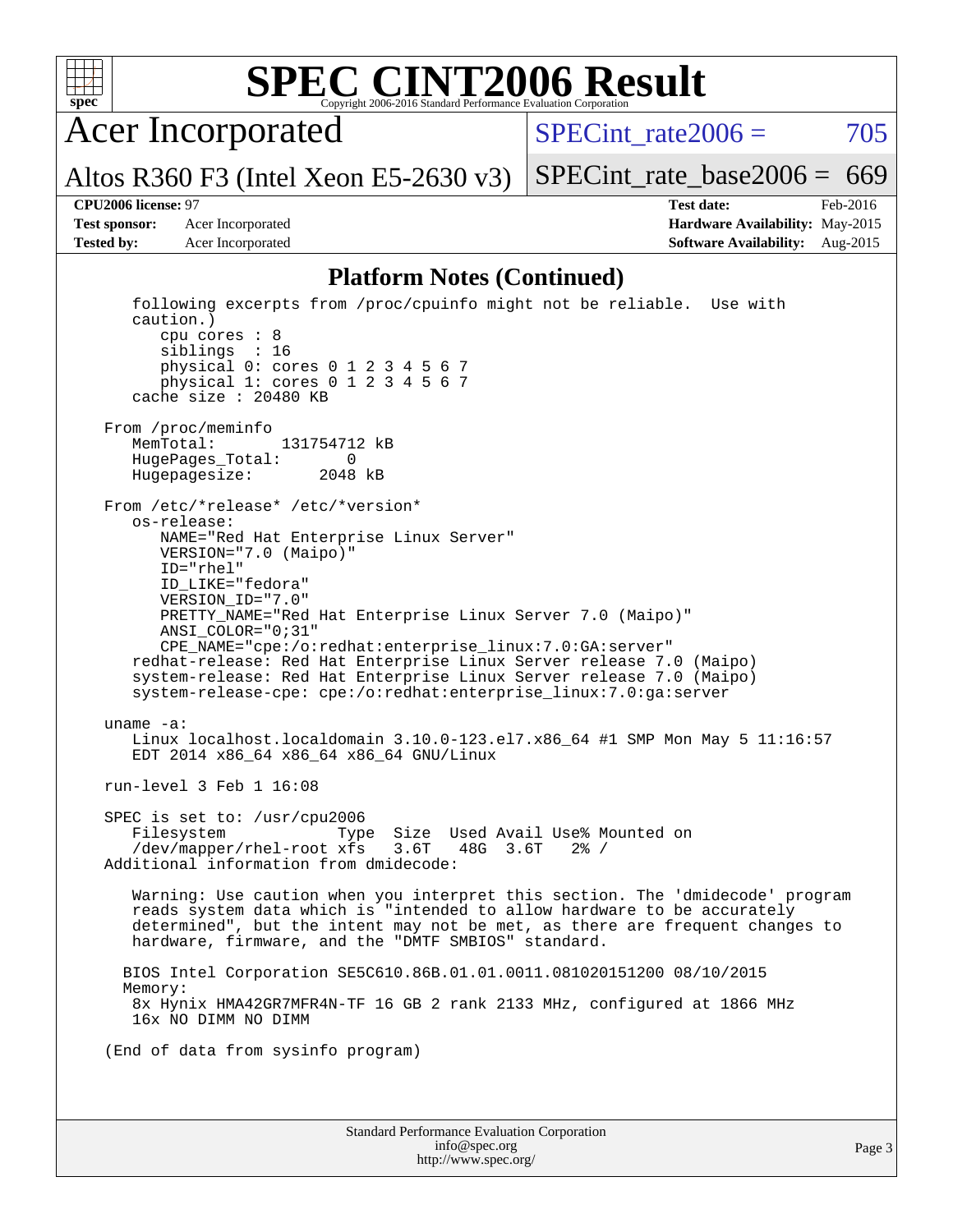

[C benchmarks](http://www.spec.org/auto/cpu2006/Docs/result-fields.html#Cbenchmarks):

[-xCORE-AVX2](http://www.spec.org/cpu2006/results/res2016q1/cpu2006-20160216-39023.flags.html#user_CCbase_f-xAVX2_5f5fc0cbe2c9f62c816d3e45806c70d7) [-ipo](http://www.spec.org/cpu2006/results/res2016q1/cpu2006-20160216-39023.flags.html#user_CCbase_f-ipo) [-O3](http://www.spec.org/cpu2006/results/res2016q1/cpu2006-20160216-39023.flags.html#user_CCbase_f-O3) [-no-prec-div](http://www.spec.org/cpu2006/results/res2016q1/cpu2006-20160216-39023.flags.html#user_CCbase_f-no-prec-div) [-opt-prefetch](http://www.spec.org/cpu2006/results/res2016q1/cpu2006-20160216-39023.flags.html#user_CCbase_f-opt-prefetch) [-opt-mem-layout-trans=3](http://www.spec.org/cpu2006/results/res2016q1/cpu2006-20160216-39023.flags.html#user_CCbase_f-opt-mem-layout-trans_a7b82ad4bd7abf52556d4961a2ae94d5)

[C++ benchmarks:](http://www.spec.org/auto/cpu2006/Docs/result-fields.html#CXXbenchmarks)

[-xCORE-AVX2](http://www.spec.org/cpu2006/results/res2016q1/cpu2006-20160216-39023.flags.html#user_CXXbase_f-xAVX2_5f5fc0cbe2c9f62c816d3e45806c70d7) [-ipo](http://www.spec.org/cpu2006/results/res2016q1/cpu2006-20160216-39023.flags.html#user_CXXbase_f-ipo) [-O3](http://www.spec.org/cpu2006/results/res2016q1/cpu2006-20160216-39023.flags.html#user_CXXbase_f-O3) [-no-prec-div](http://www.spec.org/cpu2006/results/res2016q1/cpu2006-20160216-39023.flags.html#user_CXXbase_f-no-prec-div) [-opt-prefetch](http://www.spec.org/cpu2006/results/res2016q1/cpu2006-20160216-39023.flags.html#user_CXXbase_f-opt-prefetch) [-opt-mem-layout-trans=3](http://www.spec.org/cpu2006/results/res2016q1/cpu2006-20160216-39023.flags.html#user_CXXbase_f-opt-mem-layout-trans_a7b82ad4bd7abf52556d4961a2ae94d5) [-Wl,-z,muldefs](http://www.spec.org/cpu2006/results/res2016q1/cpu2006-20160216-39023.flags.html#user_CXXbase_link_force_multiple1_74079c344b956b9658436fd1b6dd3a8a) [-L/sh -lsmartheap](http://www.spec.org/cpu2006/results/res2016q1/cpu2006-20160216-39023.flags.html#user_CXXbase_SmartHeap_32f6c82aa1ed9c52345d30cf6e4a0499)

> Standard Performance Evaluation Corporation [info@spec.org](mailto:info@spec.org) <http://www.spec.org/>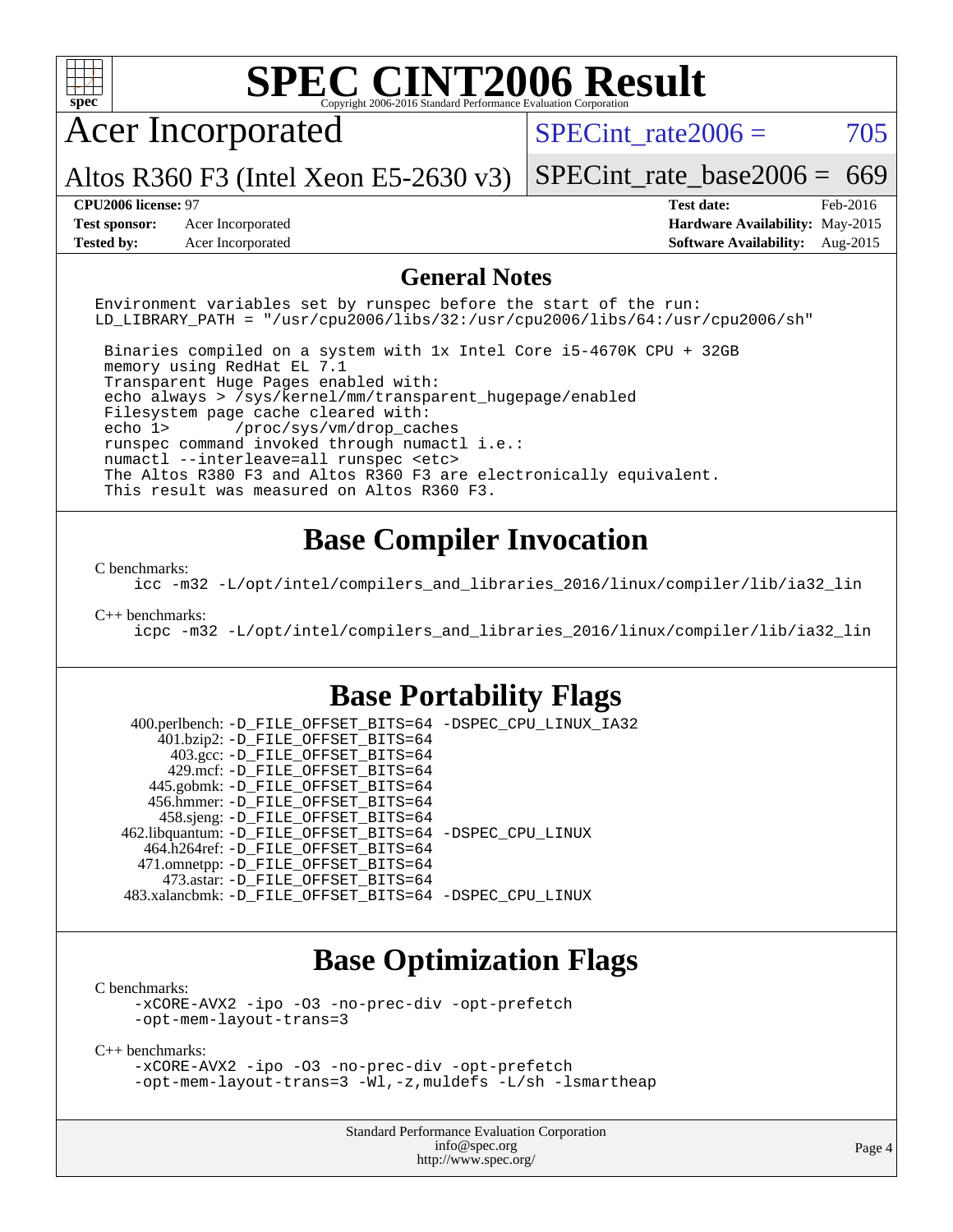

Continued on next page

Standard Performance Evaluation Corporation [info@spec.org](mailto:info@spec.org) <http://www.spec.org/>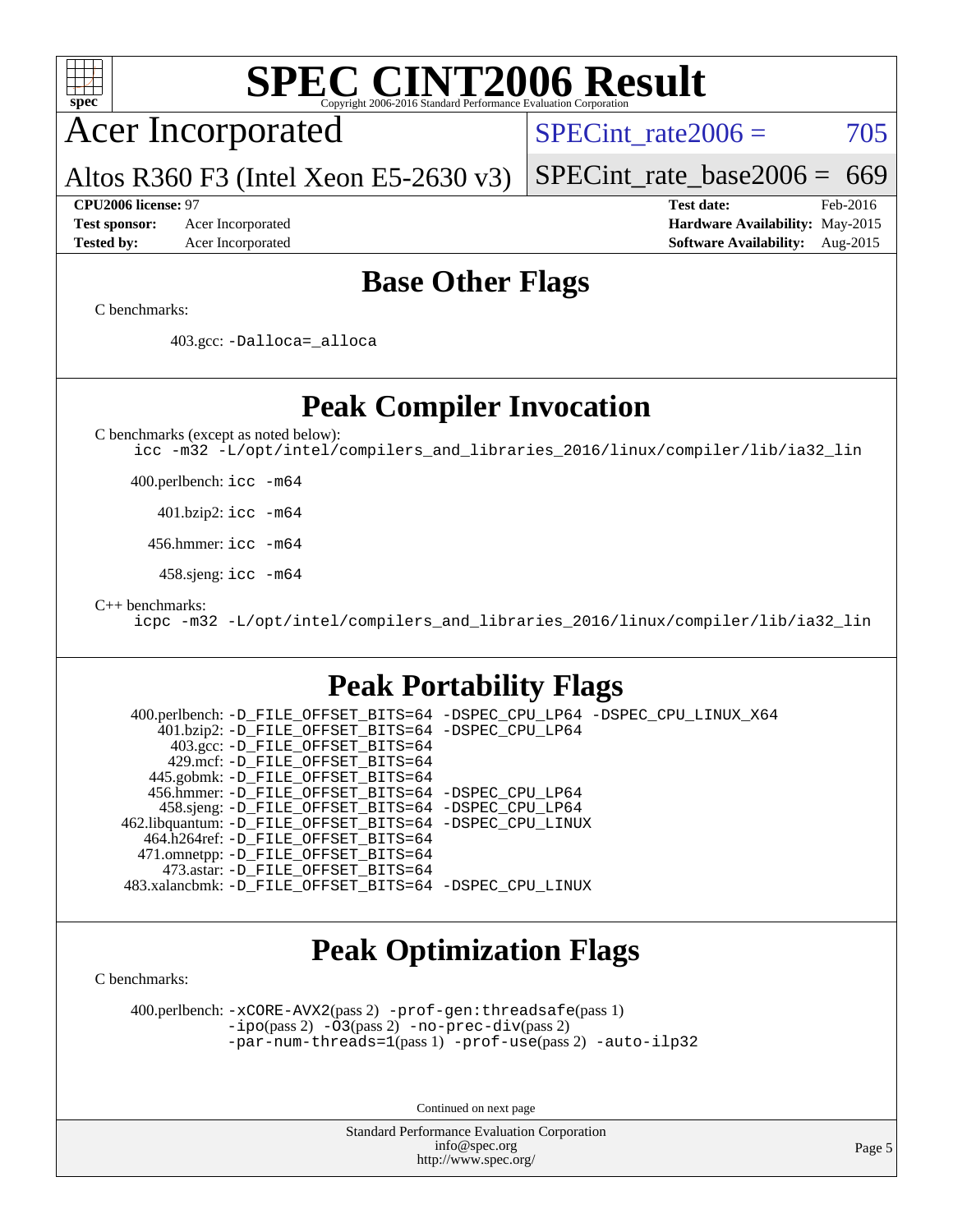

Acer Incorporated

Altos R360 F3 (Intel Xeon E5-2630 v3)

SPECint rate $2006 = 705$ 

[SPECint\\_rate\\_base2006 =](http://www.spec.org/auto/cpu2006/Docs/result-fields.html#SPECintratebase2006)  $669$ 

**[CPU2006 license:](http://www.spec.org/auto/cpu2006/Docs/result-fields.html#CPU2006license)** 97 **[Test date:](http://www.spec.org/auto/cpu2006/Docs/result-fields.html#Testdate)** Feb-2016 **[Test sponsor:](http://www.spec.org/auto/cpu2006/Docs/result-fields.html#Testsponsor)** Acer Incorporated **[Hardware Availability:](http://www.spec.org/auto/cpu2006/Docs/result-fields.html#HardwareAvailability)** May-2015 **[Tested by:](http://www.spec.org/auto/cpu2006/Docs/result-fields.html#Testedby)** Acer Incorporated **[Software Availability:](http://www.spec.org/auto/cpu2006/Docs/result-fields.html#SoftwareAvailability)** Aug-2015

## **[Peak Optimization Flags \(Continued\)](http://www.spec.org/auto/cpu2006/Docs/result-fields.html#PeakOptimizationFlags)**

 401.bzip2: [-xCORE-AVX2](http://www.spec.org/cpu2006/results/res2016q1/cpu2006-20160216-39023.flags.html#user_peakPASS2_CFLAGSPASS2_LDCFLAGS401_bzip2_f-xAVX2_5f5fc0cbe2c9f62c816d3e45806c70d7)(pass 2) [-prof-gen:threadsafe](http://www.spec.org/cpu2006/results/res2016q1/cpu2006-20160216-39023.flags.html#user_peakPASS1_CFLAGSPASS1_LDCFLAGS401_bzip2_prof_gen_21a26eb79f378b550acd7bec9fe4467a)(pass 1)  $-i\text{po}(pass 2) -03(pass 2) -no-prec-div(pass 2)$  $-i\text{po}(pass 2) -03(pass 2) -no-prec-div(pass 2)$  $-i\text{po}(pass 2) -03(pass 2) -no-prec-div(pass 2)$ [-par-num-threads=1](http://www.spec.org/cpu2006/results/res2016q1/cpu2006-20160216-39023.flags.html#user_peakPASS1_CFLAGSPASS1_LDCFLAGS401_bzip2_par_num_threads_786a6ff141b4e9e90432e998842df6c2)(pass 1) [-prof-use](http://www.spec.org/cpu2006/results/res2016q1/cpu2006-20160216-39023.flags.html#user_peakPASS2_CFLAGSPASS2_LDCFLAGS401_bzip2_prof_use_bccf7792157ff70d64e32fe3e1250b55)(pass 2) [-opt-prefetch](http://www.spec.org/cpu2006/results/res2016q1/cpu2006-20160216-39023.flags.html#user_peakCOPTIMIZE401_bzip2_f-opt-prefetch) [-auto-ilp32](http://www.spec.org/cpu2006/results/res2016q1/cpu2006-20160216-39023.flags.html#user_peakCOPTIMIZE401_bzip2_f-auto-ilp32) [-ansi-alias](http://www.spec.org/cpu2006/results/res2016q1/cpu2006-20160216-39023.flags.html#user_peakCOPTIMIZE401_bzip2_f-ansi-alias) 403.gcc: [-xCORE-AVX2](http://www.spec.org/cpu2006/results/res2016q1/cpu2006-20160216-39023.flags.html#user_peakCOPTIMIZE403_gcc_f-xAVX2_5f5fc0cbe2c9f62c816d3e45806c70d7) [-ipo](http://www.spec.org/cpu2006/results/res2016q1/cpu2006-20160216-39023.flags.html#user_peakCOPTIMIZE403_gcc_f-ipo) [-O3](http://www.spec.org/cpu2006/results/res2016q1/cpu2006-20160216-39023.flags.html#user_peakCOPTIMIZE403_gcc_f-O3) [-no-prec-div](http://www.spec.org/cpu2006/results/res2016q1/cpu2006-20160216-39023.flags.html#user_peakCOPTIMIZE403_gcc_f-no-prec-div)  $429$ .mcf: basepeak = yes 445.gobmk: [-xCORE-AVX2](http://www.spec.org/cpu2006/results/res2016q1/cpu2006-20160216-39023.flags.html#user_peakPASS2_CFLAGSPASS2_LDCFLAGS445_gobmk_f-xAVX2_5f5fc0cbe2c9f62c816d3e45806c70d7)(pass 2) [-prof-gen:threadsafe](http://www.spec.org/cpu2006/results/res2016q1/cpu2006-20160216-39023.flags.html#user_peakPASS1_CFLAGSPASS1_LDCFLAGS445_gobmk_prof_gen_21a26eb79f378b550acd7bec9fe4467a)(pass 1) [-prof-use](http://www.spec.org/cpu2006/results/res2016q1/cpu2006-20160216-39023.flags.html#user_peakPASS2_CFLAGSPASS2_LDCFLAGS445_gobmk_prof_use_bccf7792157ff70d64e32fe3e1250b55)(pass 2) [-par-num-threads=1](http://www.spec.org/cpu2006/results/res2016q1/cpu2006-20160216-39023.flags.html#user_peakPASS1_CFLAGSPASS1_LDCFLAGS445_gobmk_par_num_threads_786a6ff141b4e9e90432e998842df6c2)(pass 1) [-ansi-alias](http://www.spec.org/cpu2006/results/res2016q1/cpu2006-20160216-39023.flags.html#user_peakCOPTIMIZE445_gobmk_f-ansi-alias) [-opt-mem-layout-trans=3](http://www.spec.org/cpu2006/results/res2016q1/cpu2006-20160216-39023.flags.html#user_peakCOPTIMIZE445_gobmk_f-opt-mem-layout-trans_a7b82ad4bd7abf52556d4961a2ae94d5) 456.hmmer: [-xCORE-AVX2](http://www.spec.org/cpu2006/results/res2016q1/cpu2006-20160216-39023.flags.html#user_peakCOPTIMIZE456_hmmer_f-xAVX2_5f5fc0cbe2c9f62c816d3e45806c70d7) [-ipo](http://www.spec.org/cpu2006/results/res2016q1/cpu2006-20160216-39023.flags.html#user_peakCOPTIMIZE456_hmmer_f-ipo) [-O3](http://www.spec.org/cpu2006/results/res2016q1/cpu2006-20160216-39023.flags.html#user_peakCOPTIMIZE456_hmmer_f-O3) [-no-prec-div](http://www.spec.org/cpu2006/results/res2016q1/cpu2006-20160216-39023.flags.html#user_peakCOPTIMIZE456_hmmer_f-no-prec-div) [-unroll2](http://www.spec.org/cpu2006/results/res2016q1/cpu2006-20160216-39023.flags.html#user_peakCOPTIMIZE456_hmmer_f-unroll_784dae83bebfb236979b41d2422d7ec2) [-auto-ilp32](http://www.spec.org/cpu2006/results/res2016q1/cpu2006-20160216-39023.flags.html#user_peakCOPTIMIZE456_hmmer_f-auto-ilp32) 458.sjeng: [-xCORE-AVX2](http://www.spec.org/cpu2006/results/res2016q1/cpu2006-20160216-39023.flags.html#user_peakPASS2_CFLAGSPASS2_LDCFLAGS458_sjeng_f-xAVX2_5f5fc0cbe2c9f62c816d3e45806c70d7)(pass 2) [-prof-gen:threadsafe](http://www.spec.org/cpu2006/results/res2016q1/cpu2006-20160216-39023.flags.html#user_peakPASS1_CFLAGSPASS1_LDCFLAGS458_sjeng_prof_gen_21a26eb79f378b550acd7bec9fe4467a)(pass 1) [-ipo](http://www.spec.org/cpu2006/results/res2016q1/cpu2006-20160216-39023.flags.html#user_peakPASS2_CFLAGSPASS2_LDCFLAGS458_sjeng_f-ipo)(pass 2) [-O3](http://www.spec.org/cpu2006/results/res2016q1/cpu2006-20160216-39023.flags.html#user_peakPASS2_CFLAGSPASS2_LDCFLAGS458_sjeng_f-O3)(pass 2) [-no-prec-div](http://www.spec.org/cpu2006/results/res2016q1/cpu2006-20160216-39023.flags.html#user_peakPASS2_CFLAGSPASS2_LDCFLAGS458_sjeng_f-no-prec-div)(pass 2) [-par-num-threads=1](http://www.spec.org/cpu2006/results/res2016q1/cpu2006-20160216-39023.flags.html#user_peakPASS1_CFLAGSPASS1_LDCFLAGS458_sjeng_par_num_threads_786a6ff141b4e9e90432e998842df6c2)(pass 1) [-prof-use](http://www.spec.org/cpu2006/results/res2016q1/cpu2006-20160216-39023.flags.html#user_peakPASS2_CFLAGSPASS2_LDCFLAGS458_sjeng_prof_use_bccf7792157ff70d64e32fe3e1250b55)(pass 2) [-unroll4](http://www.spec.org/cpu2006/results/res2016q1/cpu2006-20160216-39023.flags.html#user_peakCOPTIMIZE458_sjeng_f-unroll_4e5e4ed65b7fd20bdcd365bec371b81f) [-auto-ilp32](http://www.spec.org/cpu2006/results/res2016q1/cpu2006-20160216-39023.flags.html#user_peakCOPTIMIZE458_sjeng_f-auto-ilp32) 462.libquantum: basepeak = yes 464.h264ref: [-xCORE-AVX2](http://www.spec.org/cpu2006/results/res2016q1/cpu2006-20160216-39023.flags.html#user_peakPASS2_CFLAGSPASS2_LDCFLAGS464_h264ref_f-xAVX2_5f5fc0cbe2c9f62c816d3e45806c70d7)(pass 2) [-prof-gen:threadsafe](http://www.spec.org/cpu2006/results/res2016q1/cpu2006-20160216-39023.flags.html#user_peakPASS1_CFLAGSPASS1_LDCFLAGS464_h264ref_prof_gen_21a26eb79f378b550acd7bec9fe4467a)(pass 1) [-ipo](http://www.spec.org/cpu2006/results/res2016q1/cpu2006-20160216-39023.flags.html#user_peakPASS2_CFLAGSPASS2_LDCFLAGS464_h264ref_f-ipo)(pass 2) [-O3](http://www.spec.org/cpu2006/results/res2016q1/cpu2006-20160216-39023.flags.html#user_peakPASS2_CFLAGSPASS2_LDCFLAGS464_h264ref_f-O3)(pass 2) [-no-prec-div](http://www.spec.org/cpu2006/results/res2016q1/cpu2006-20160216-39023.flags.html#user_peakPASS2_CFLAGSPASS2_LDCFLAGS464_h264ref_f-no-prec-div)(pass 2) [-par-num-threads=1](http://www.spec.org/cpu2006/results/res2016q1/cpu2006-20160216-39023.flags.html#user_peakPASS1_CFLAGSPASS1_LDCFLAGS464_h264ref_par_num_threads_786a6ff141b4e9e90432e998842df6c2)(pass 1) [-prof-use](http://www.spec.org/cpu2006/results/res2016q1/cpu2006-20160216-39023.flags.html#user_peakPASS2_CFLAGSPASS2_LDCFLAGS464_h264ref_prof_use_bccf7792157ff70d64e32fe3e1250b55)(pass 2) [-unroll2](http://www.spec.org/cpu2006/results/res2016q1/cpu2006-20160216-39023.flags.html#user_peakCOPTIMIZE464_h264ref_f-unroll_784dae83bebfb236979b41d2422d7ec2) [-ansi-alias](http://www.spec.org/cpu2006/results/res2016q1/cpu2006-20160216-39023.flags.html#user_peakCOPTIMIZE464_h264ref_f-ansi-alias) [C++ benchmarks:](http://www.spec.org/auto/cpu2006/Docs/result-fields.html#CXXbenchmarks) 471.omnetpp: [-xCORE-AVX2](http://www.spec.org/cpu2006/results/res2016q1/cpu2006-20160216-39023.flags.html#user_peakPASS2_CXXFLAGSPASS2_LDCXXFLAGS471_omnetpp_f-xAVX2_5f5fc0cbe2c9f62c816d3e45806c70d7)(pass 2) [-prof-gen:threadsafe](http://www.spec.org/cpu2006/results/res2016q1/cpu2006-20160216-39023.flags.html#user_peakPASS1_CXXFLAGSPASS1_LDCXXFLAGS471_omnetpp_prof_gen_21a26eb79f378b550acd7bec9fe4467a)(pass 1)  $-ipo(pass 2) -\overline{03(pass 2)}$  $-ipo(pass 2) -\overline{03(pass 2)}$  [-no-prec-div](http://www.spec.org/cpu2006/results/res2016q1/cpu2006-20160216-39023.flags.html#user_peakPASS2_CXXFLAGSPASS2_LDCXXFLAGS471_omnetpp_f-no-prec-div)(pass 2) [-par-num-threads=1](http://www.spec.org/cpu2006/results/res2016q1/cpu2006-20160216-39023.flags.html#user_peakPASS1_CXXFLAGSPASS1_LDCXXFLAGS471_omnetpp_par_num_threads_786a6ff141b4e9e90432e998842df6c2)(pass 1) [-prof-use](http://www.spec.org/cpu2006/results/res2016q1/cpu2006-20160216-39023.flags.html#user_peakPASS2_CXXFLAGSPASS2_LDCXXFLAGS471_omnetpp_prof_use_bccf7792157ff70d64e32fe3e1250b55)(pass 2) [-ansi-alias](http://www.spec.org/cpu2006/results/res2016q1/cpu2006-20160216-39023.flags.html#user_peakCXXOPTIMIZE471_omnetpp_f-ansi-alias) [-opt-ra-region-strategy=block](http://www.spec.org/cpu2006/results/res2016q1/cpu2006-20160216-39023.flags.html#user_peakCXXOPTIMIZE471_omnetpp_f-opt-ra-region-strategy_a0a37c372d03933b2a18d4af463c1f69) [-Wl,-z,muldefs](http://www.spec.org/cpu2006/results/res2016q1/cpu2006-20160216-39023.flags.html#user_peakEXTRA_LDFLAGS471_omnetpp_link_force_multiple1_74079c344b956b9658436fd1b6dd3a8a) [-L/sh -lsmartheap](http://www.spec.org/cpu2006/results/res2016q1/cpu2006-20160216-39023.flags.html#user_peakEXTRA_LIBS471_omnetpp_SmartHeap_32f6c82aa1ed9c52345d30cf6e4a0499) 473.astar: basepeak = yes

483.xalancbmk: basepeak = yes

## **[Peak Other Flags](http://www.spec.org/auto/cpu2006/Docs/result-fields.html#PeakOtherFlags)**

[C benchmarks](http://www.spec.org/auto/cpu2006/Docs/result-fields.html#Cbenchmarks):

403.gcc: [-Dalloca=\\_alloca](http://www.spec.org/cpu2006/results/res2016q1/cpu2006-20160216-39023.flags.html#b403.gcc_peakEXTRA_CFLAGS_Dalloca_be3056838c12de2578596ca5467af7f3)